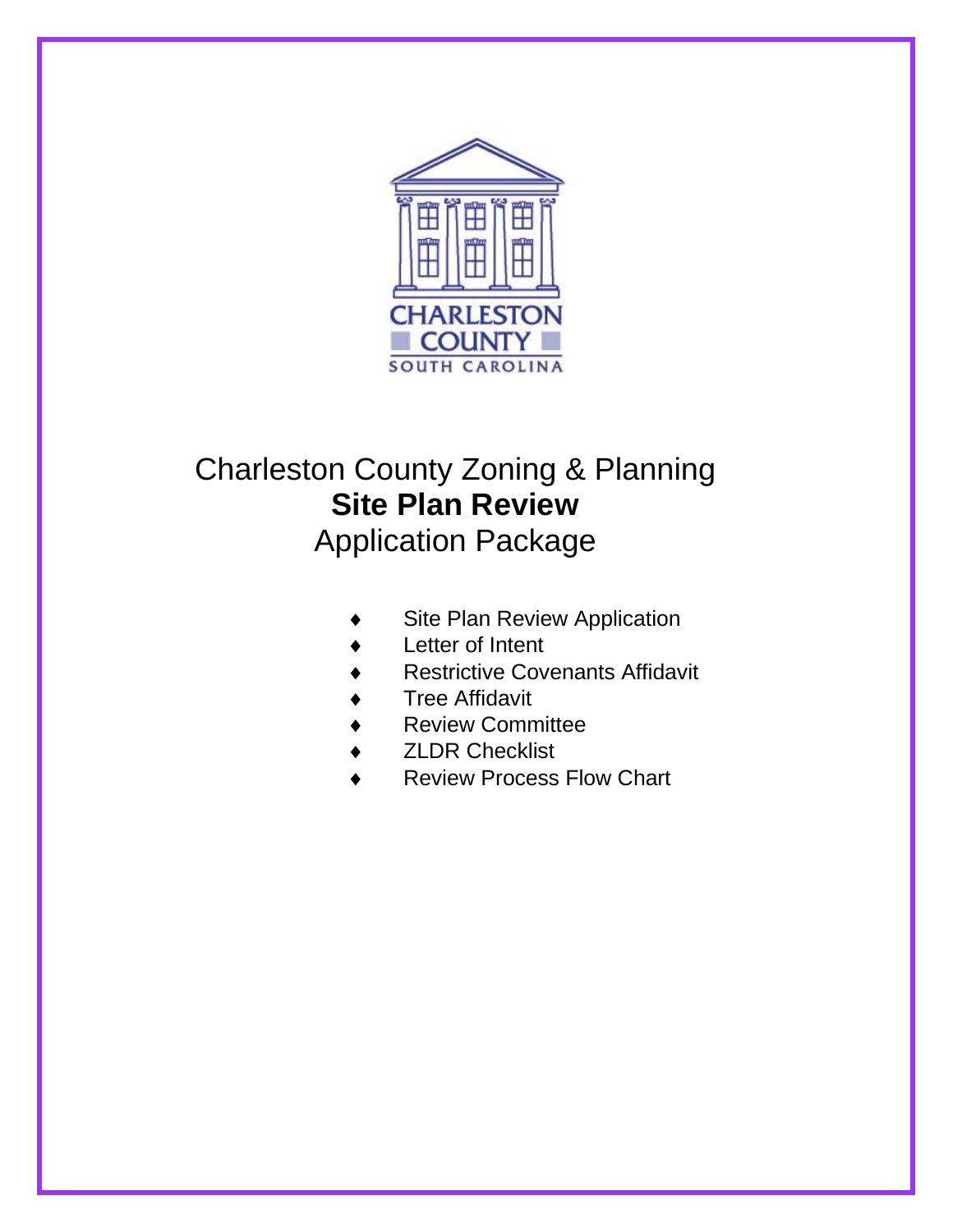## **Site Plan Review Application**

**County of Charleston Zoning & Planning Department** Public Services Building Planning Department 4045 Bridge View Drive North Charleston, SC 29405 Phone 843-202-7200 Fax 843-202-7222 [www.charlestoncounty.org](http://www.charlestoncounty.org/)



**The following documents are to be submitted to the Zoning and Planning Department for review in compliance with the Charleston County Zoning and Land Development Regulations Ordinance (ZLDR). Prior to approval, staff may identify and request additional documentation upon review to ensure compliance with the ZLDR.** 

- **1) Current Approved and Recorded Plat showing present boundaries of property.**
- **2) A Letter of Intent signed by the applicant or property owner(s) stating the name of the business, intended use of parcel/building, hours of operation, number of employees, etc.**
- **3) Restrictive Covenants Affidavit(s) signed by the applicant or current property owner(s).**
- **4) Tree affidavit signed by the applicant or current property owner(s).**
- **5) An accurate, legible Site Plan drawn to Engineer's Scale. The site plan(s) should show the existing and proposed site conditions including: property dimensions, dimensions and locations of all existing and proposed structures and improvements, parking areas, Grand tree survey (Any tree measuring 24 inches or greater diameter breast height (DBH) or other protected trees) within 40' of the project area, saltwater wetlands (properties containing DHEC-OCRM Critical Line areas must contain an up to date DHEC-OCRM signature on the site plan or plat), holding basins, and buffers when applicable.**
- **6) Current letter of water and wastewater availability.**
- **7) U.S.P.S. & C.A.R.T.A. Letters of Coordination**

Public Water/Well Sewer/Septic Tank Flood Zone:

1

 $\mathsf{F} \mathsf{e} \mathsf{e}$ :

- **8) StormWater Application submit to Zoning Dept. (Application Type & fee to be determined by Public Works during Site Plan Review process.)**
- **9) Two hard copies delivered to the Zoning department and one digital copy of all documents in PDF format. Please email digital submission to [siteplanreview@charlestoncounty.org](mailto:siteplanreview@charlestoncounty.org)**
- **10) Fee: \$250 or \$500 (based on building size/disturbance) - payment can be made via check, cash, card, money order, or invoiced for online payment.**

|                                 | Owner's Email: <u>Communication</u> Communication of the Communication of the Communication of the Communication of the Communication of the Communication of the Communication of the Communication of the Communication of the Co |      |                                    |
|---------------------------------|-------------------------------------------------------------------------------------------------------------------------------------------------------------------------------------------------------------------------------------|------|------------------------------------|
|                                 | If the owner does not wish to receive correspondence related to the SPR application please check here:                                                                                                                              |      |                                    |
|                                 |                                                                                                                                                                                                                                     |      |                                    |
|                                 |                                                                                                                                                                                                                                     |      |                                    |
| <b>Applicant Signature</b>      |                                                                                                                                                                                                                                     | Date |                                    |
| <b>Office Use Only</b>          |                                                                                                                                                                                                                                     |      | ZSPR: ___________________________  |
| Zoning District: _____________  | Plat Book/Page: $\frac{1}{2}$                                                                                                                                                                                                       |      |                                    |
| Overlay District: $\frac{1}{2}$ | Address Verified: __________                                                                                                                                                                                                        |      | Application Date:_________________ |
| Special Exception Required: Y/N |                                                                                                                                                                                                                                     |      |                                    |

\_\_\_\_\_\_\_\_\_\_\_\_\_\_\_\_\_\_\_\_\_\_\_\_\_\_\_\_\_\_\_\_\_\_\_

Comment Review Meeting Date/Time: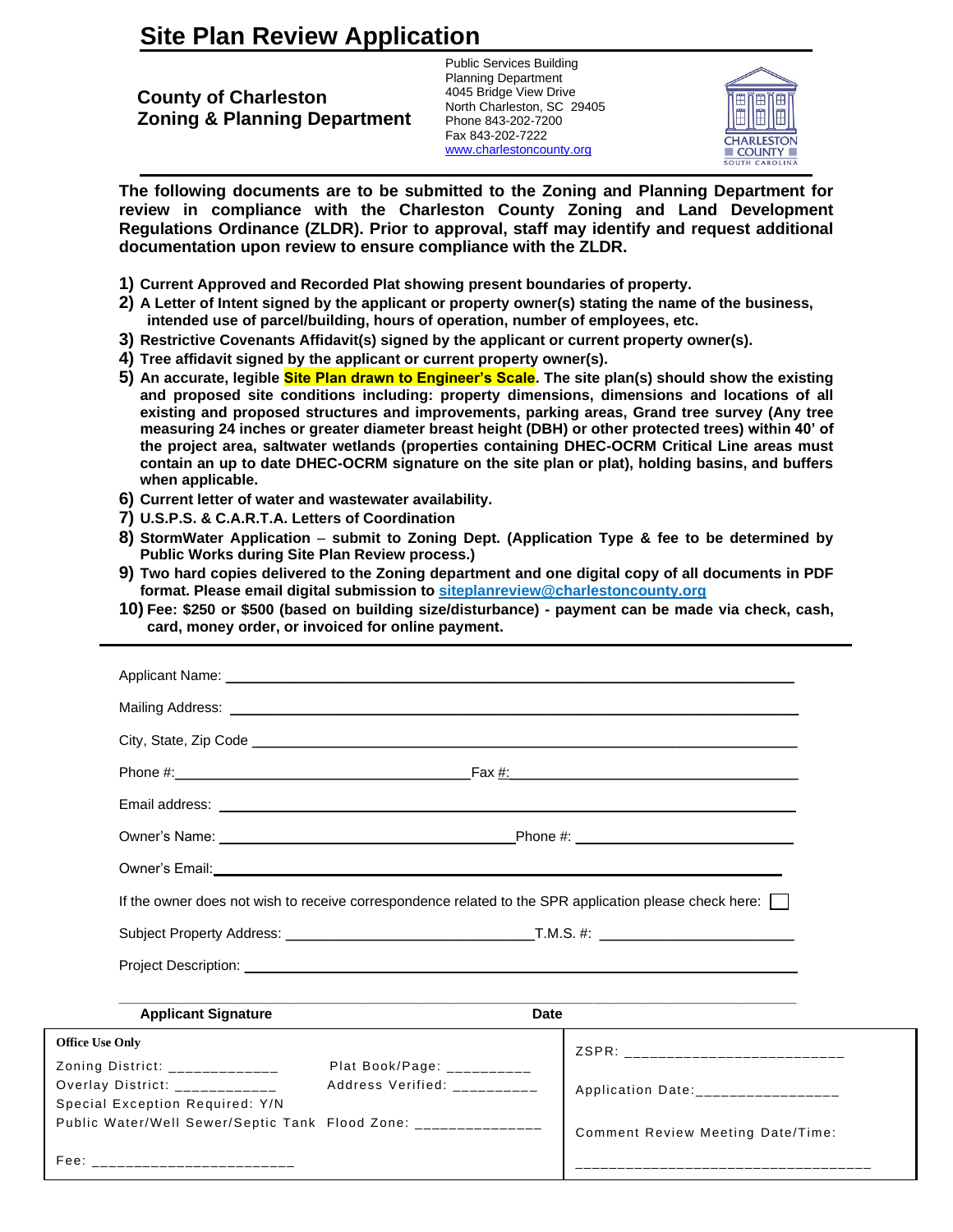

 **Zoning and Planning Department**  Joel H. Evans, AICP, PLA, Director Lonnie Hamilton III Public Services Building 4045 Bridge View Drive North Charleston, SC 29405 843.202.7200

### **Letter of Intent**

| <b>Applicant Information</b>                            |                                                                                   |  |  |
|---------------------------------------------------------|-----------------------------------------------------------------------------------|--|--|
|                                                         |                                                                                   |  |  |
| <b>First Name:</b>                                      | Last Name:                                                                        |  |  |
| <b>Mailing Address:</b>                                 |                                                                                   |  |  |
| Home/Cell Phone #:                                      |                                                                                   |  |  |
| Email Address:                                          |                                                                                   |  |  |
|                                                         |                                                                                   |  |  |
| <b>Property Information</b>                             |                                                                                   |  |  |
| Address:                                                |                                                                                   |  |  |
| <i>verified:</i> $\Box$ <i>Yes</i> $\Box$ <i>No</i>     |                                                                                   |  |  |
| Is this your residence?                                 |                                                                                   |  |  |
| <b>Name of Business and/or Project:</b>                 |                                                                                   |  |  |
| $TMS \#$ :                                              |                                                                                   |  |  |
| <b>Days of Operation:</b>                               | <b>Hours of Operations:</b>                                                       |  |  |
| <b>Number of Employees:</b><br><b>Zoning District:</b>  |                                                                                   |  |  |
| Please provide a detailed explanation of your proposal: |                                                                                   |  |  |
|                                                         |                                                                                   |  |  |
|                                                         |                                                                                   |  |  |
|                                                         |                                                                                   |  |  |
|                                                         |                                                                                   |  |  |
|                                                         |                                                                                   |  |  |
|                                                         |                                                                                   |  |  |
|                                                         |                                                                                   |  |  |
| Signature:<br>Date:<br><b>Office Use Only</b>           |                                                                                   |  |  |
| <b>Zoning District:</b><br>Taken in by:                 |                                                                                   |  |  |
| TMS#:                                                   | <b>Flood Zone:</b>                                                                |  |  |
| $\Box$ Yes<br>$\Box$ No<br><b>Home Occupation:</b>      | Vacant for more than 2 years: $\Box$ Yes $\Box$ No                                |  |  |
| $\Box$ Yes<br><b>Overlay District:</b><br>$\Box$ No     | Ingress/Egress: $\square$ Private $\square$ Muni $\square$ County $\square$ State |  |  |
| <b>Name of Overlay District:</b>                        | Drainage Easements: $\Box$ Yes $\Box$ No                                          |  |  |
| <b>Approved use?</b><br>$\Box$ No<br>Yes<br>$\Box$      |                                                                                   |  |  |
| Approved:<br>Yes<br>N <sub>0</sub><br>$\Box$<br>$\Box$  | By:<br>Date:                                                                      |  |  |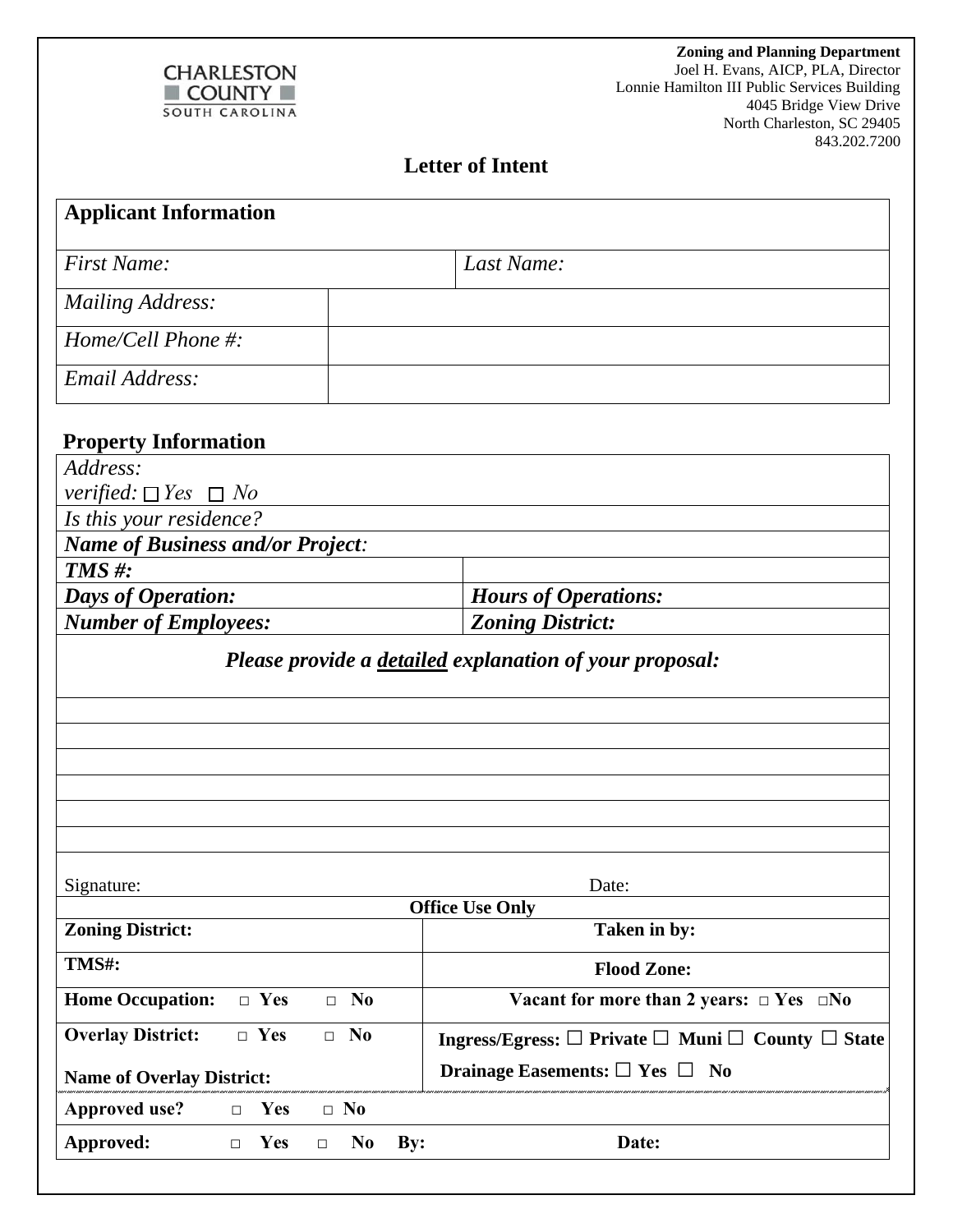

**Joel H. Evans, AICP, PLA Zoning & Planning Director**

#### **843.202.7200 1.800.524.7832 Fax: 843.202.7222 Lonnie Hamilton, III Public Services Building 4045 Bridge View Drive North Charleston, SC 29405-7464**

### **RESTRICTIVE COVENANTS AFFIDAVIT**

|  | have researched the restrictive |  |
|--|---------------------------------|--|
|  |                                 |  |

covenants applicable to Parcel Identification Number/s (PID #)

\_\_\_\_\_ located at (address/es)

, and have found that either there are no restrictive covenants applicable to the subject property/properties or that the proposed application is not contrary to, does not conflict with, and is not prohibited by any of the restrictive covenants, as specified in South Carolina Code of Laws, Section 6-29-1145.

(Signature) (Date)

(Print Name)

Explanation:

Effective July 1, 2007, South Carolina Code of Laws Section 6-29-1145 requires local governments to inquire in the permit application, or in written instructions provided to the applicant, if a tract or parcel of land is restricted by a recorded covenant that is contrary to, conflicts with or prohibits an activity for which a permit is being sought.

(Section 6-29-1145 is copied on next page page)

| For Staff Use Only: |      |                           |
|---------------------|------|---------------------------|
| Received by         | Date | <b>Application Number</b> |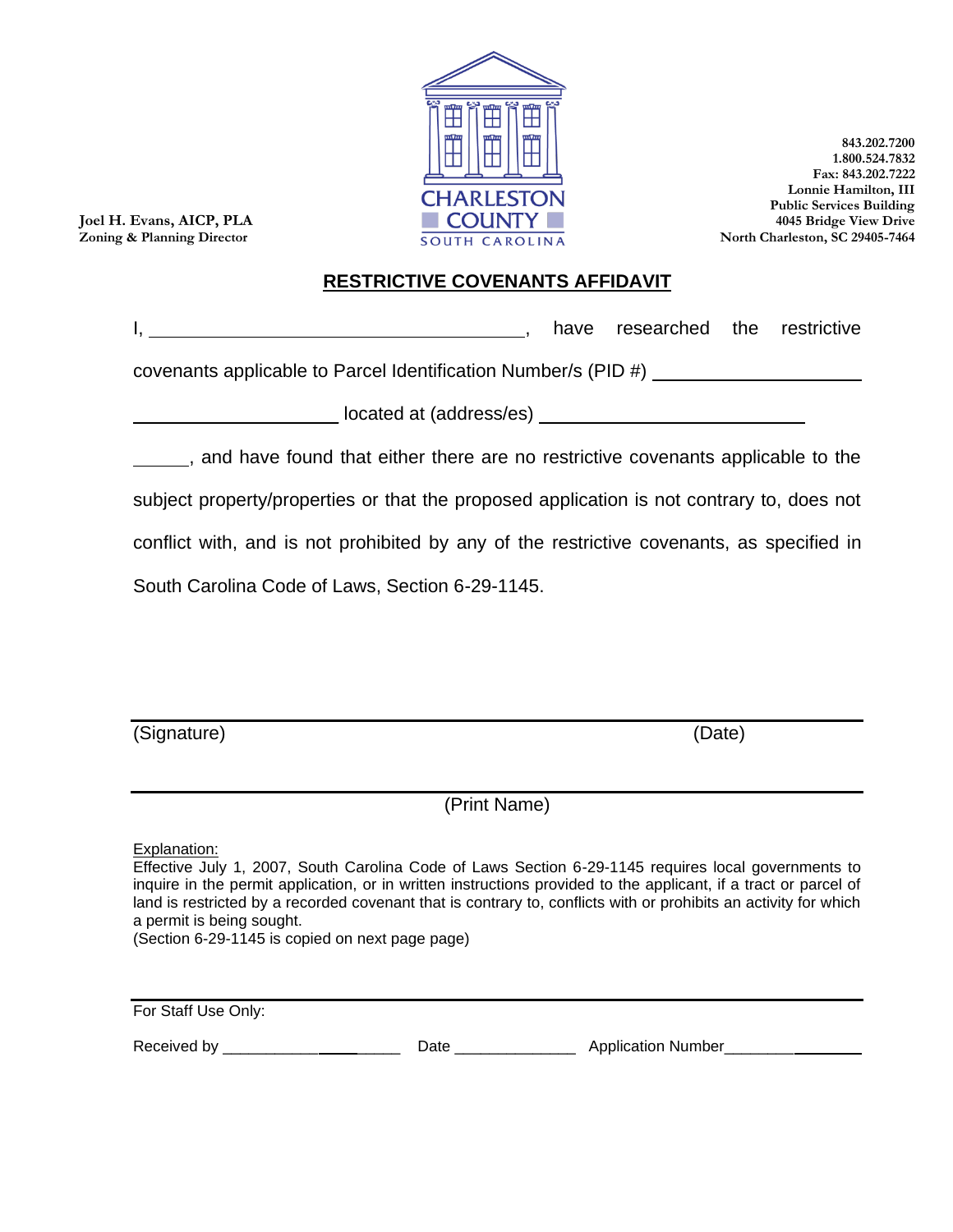"Section [6-29-1145.](http://www.scstatehouse.net/code/t06c029.htm#6-29-1145)

(A) In an application for a permit, the local planning agency must inquire in the application or by written instructions to an applicant whether the tract or parcel of land is restricted by any recorded covenant that is contrary to, conflicts with, or prohibits the permitted activity.

(B) If a local planning agency has actual notice of a restrictive covenant on a tract or parcel of land that is contrary to, conflicts with, or prohibits the permitted activity:

(1) in the application for the permit;

(2) from materials or information submitted by the person or persons requesting the permit; or

(3) from any other source including, but not limited to, other property holders, the local planning agency must not issue the permit unless the local planning agency receives confirmation from the applicant that the restrictive covenant has been released for the tract or parcel of land by action of the appropriate authority or property holders or by court order.

(C) As used in this section:

(1) 'actual notice' is not constructive notice of documents filed in local offices concerning the property, and does not require the local planning agency to conduct searches in any records offices for filed restrictive covenants;

(2) 'permit' does not mean an authorization to build or place a structure on a tract or parcel of land; and

(3) 'restrictive covenant' does not mean a restriction concerning a type of structure that may be built or placed on a tract or parcel of land."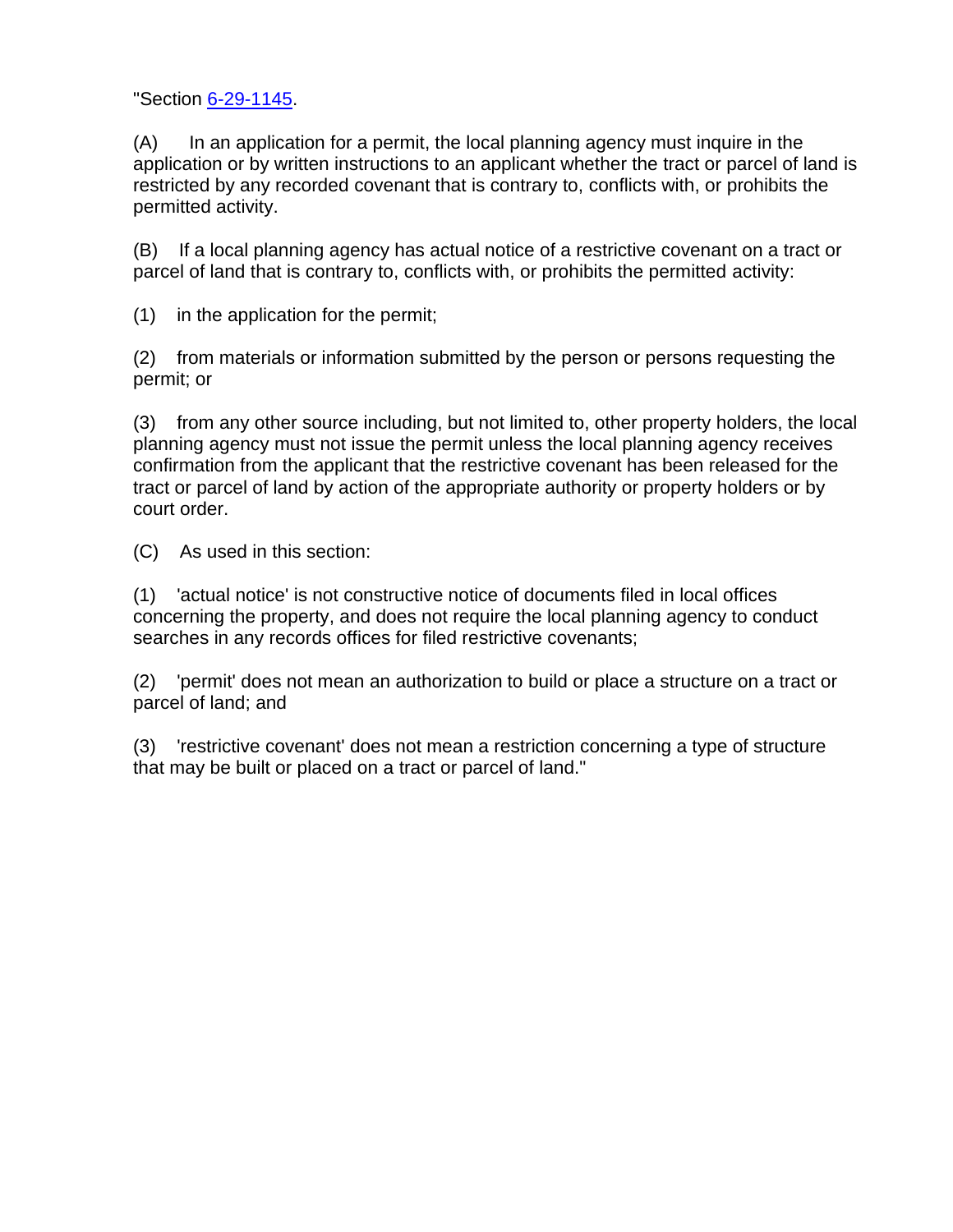

**Joel H. Evans, AICP, PLA Zoning & Planning Director**

**843.202.7200 1.800.524.7832 Fax: 843.202.7222 Lonnie Hamilton, III Public Services Building 4045 Bridge View Drive North Charleston, SC 29405-7464**

### **ZONING & PLANNING DEPARTMENT**

### **TREE AFFIDAVIT**

### **FOR USE ON NON-RESIDENTIAL, MULTI-FAMILY, & MOBILE HOME DEVELOPMENTS**

I, thereby certify that proposed development at

 $(address)$   $\qquad \qquad$ 

PID # (Parcel Identification #) / TMS # (Tax Map #) \_\_\_\_\_\_\_\_\_\_\_\_\_\_\_\_\_\_\_\_\_\_\_\_\_\_\_\_

will be undertaken without the disturbance, alteration, removal or destruction of any required Grand Tree (24" DBH or greater) and protected tree (8" DBH or greater) as defined in **Article 9.4 Tree Protection and Preservation** of the *Charleston County Zoning & Land Development Regulations*.

Tree protective barricades shall be placed around all required trees in or near development areas as described in Article 9.4.4.B **Tree Protection During Development and Construction.**

I assume full legal responsibility for any actions not in compliance with tree preservation requirements of Charleston County. I am aware that violations may result in stop work orders, revocation of zoning and building permits, delays in issuance of certificate of occupancy, fines and replacement of trees as mandated by the Board of Zoning Appeals or Planning Director.

\_\_\_\_\_\_\_\_\_\_\_\_\_\_\_\_\_\_\_\_\_\_\_\_\_\_\_\_\_\_\_\_\_\_\_\_\_\_\_\_\_\_\_\_\_\_\_\_ \_\_\_\_\_\_\_\_\_\_\_\_\_\_\_\_\_ (owner / representative signature) (date)

\_\_\_\_\_\_\_\_\_\_\_\_\_\_\_\_\_\_\_\_\_\_\_\_\_\_\_\_\_\_\_\_\_\_\_\_\_\_\_\_\_\_\_\_\_\_\_\_ (print name)

\_\_\_\_\_\_\_\_\_\_\_\_\_\_\_\_\_\_\_\_\_\_\_\_\_\_\_\_\_\_\_\_\_\_\_\_\_\_\_\_\_\_\_\_\_\_\_\_\_\_\_\_\_\_\_\_\_\_\_\_\_\_\_\_\_\_\_\_\_\_\_\_\_\_\_\_\_\_\_\_\_\_\_\_\_\_\_\_\_\_ For Staff Use Only:

Received by \_\_\_\_\_\_\_\_\_\_\_\_\_\_\_\_\_\_\_\_\_ Date \_\_\_\_\_\_\_\_\_\_\_\_\_\_\_\_\_\_\_ Application Number \_\_\_\_\_\_\_\_\_\_\_\_\_\_\_\_\_\_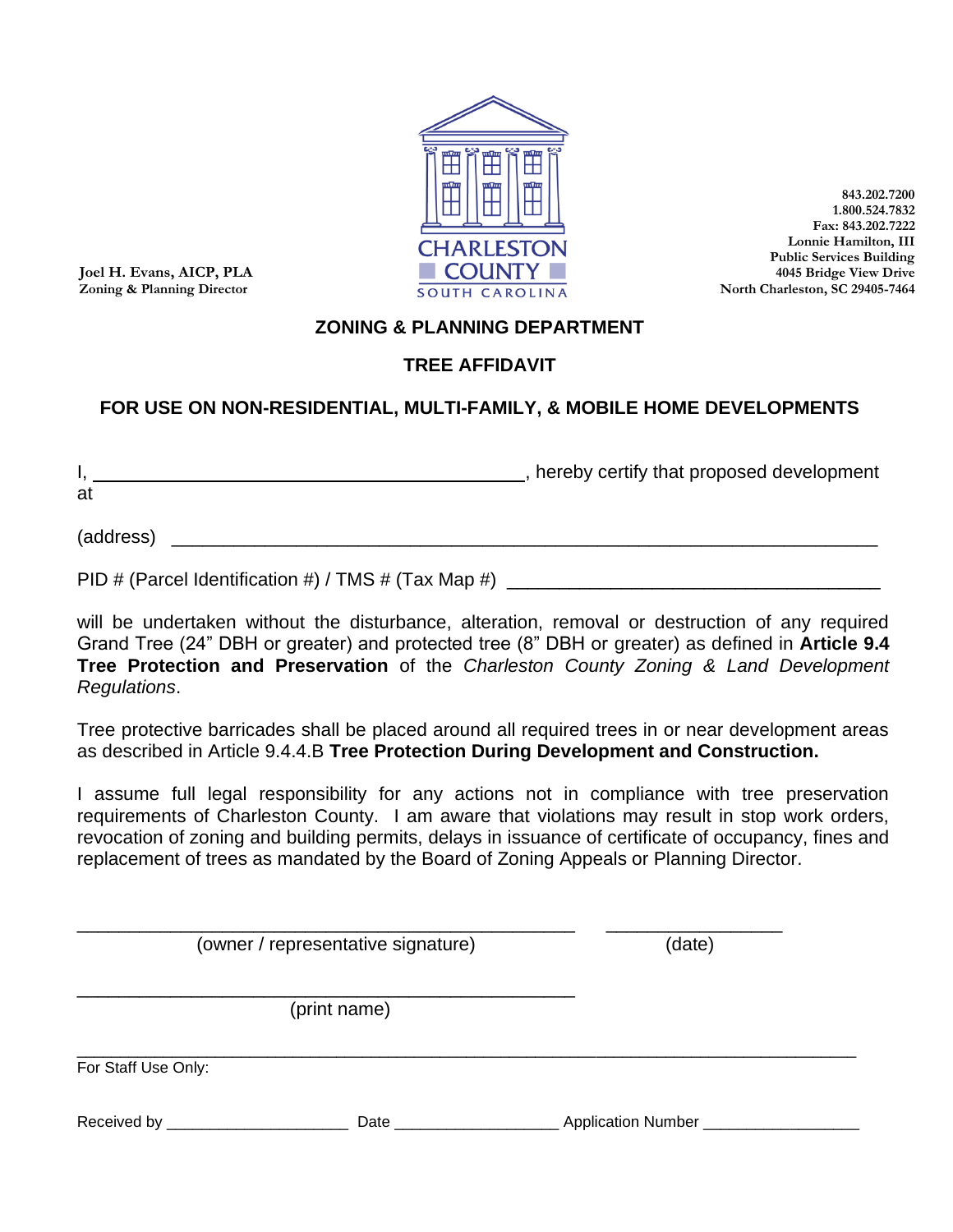## **CHARLESTON COUNTY PLANNING SITE PLAN REVIEW**

#### **Purpose**

Site Plan Review (SPR) is a process used to examine all proposed developments, except for single family detached residential, for the purpose of ensuring compliance with County and State requirements. The SPR Committee consists of representatives from various state and county agencies who will address the issues of the project including zoning, building codes, health standards, traffic/highway regulations, drainage/road requirements, compliance with wetland regulations and Storm Water regulations.

At the time of initial submittal, the applicant and/or owner will be advised of the time and date of the review and requested to attend.

### **REVIEW COMMITTEE**

| <b>Planning Dept.</b>                  | <b>Jennifer Stiles</b> | 843-202-7200 |
|----------------------------------------|------------------------|--------------|
| Public Works (Stormwater, Engineering) |                        | 843-202-7600 |
| <b>Building Inspection Services</b>    |                        | 843-202-6930 |
| <b>SCDHEC</b>                          |                        | 843-953-0565 |
| <b>SCDOT</b>                           |                        | 843-740-1655 |
| US Corp. Eng.                          |                        | 843-329-8044 |
| <b>DHEC OCRM</b>                       |                        | 843-953-0232 |

**LETTERS OF COORDINATION EMAIL ADDRESS:**

**U.S. Postal Service (USPS) – [eric.r.sigmon@usps.gov](mailto:eric.r.sigmon@usps.gov)**

**Charleston Area Regional Transportation Authority (CARTA) – [belenv@bcdcog.com](mailto:belenv@bcdcog.com)**

Zoning and Land Development Regulations:

<http://online.encodeplus.com/regs/charlestoncounty-sc/index.aspx>

Please send submittals and resubmittals to [siteplanreview@charlestoncounty.org.](mailto:siteplanreview@charlestoncounty.org) General Site Plan Review questions can be forwarded to this email.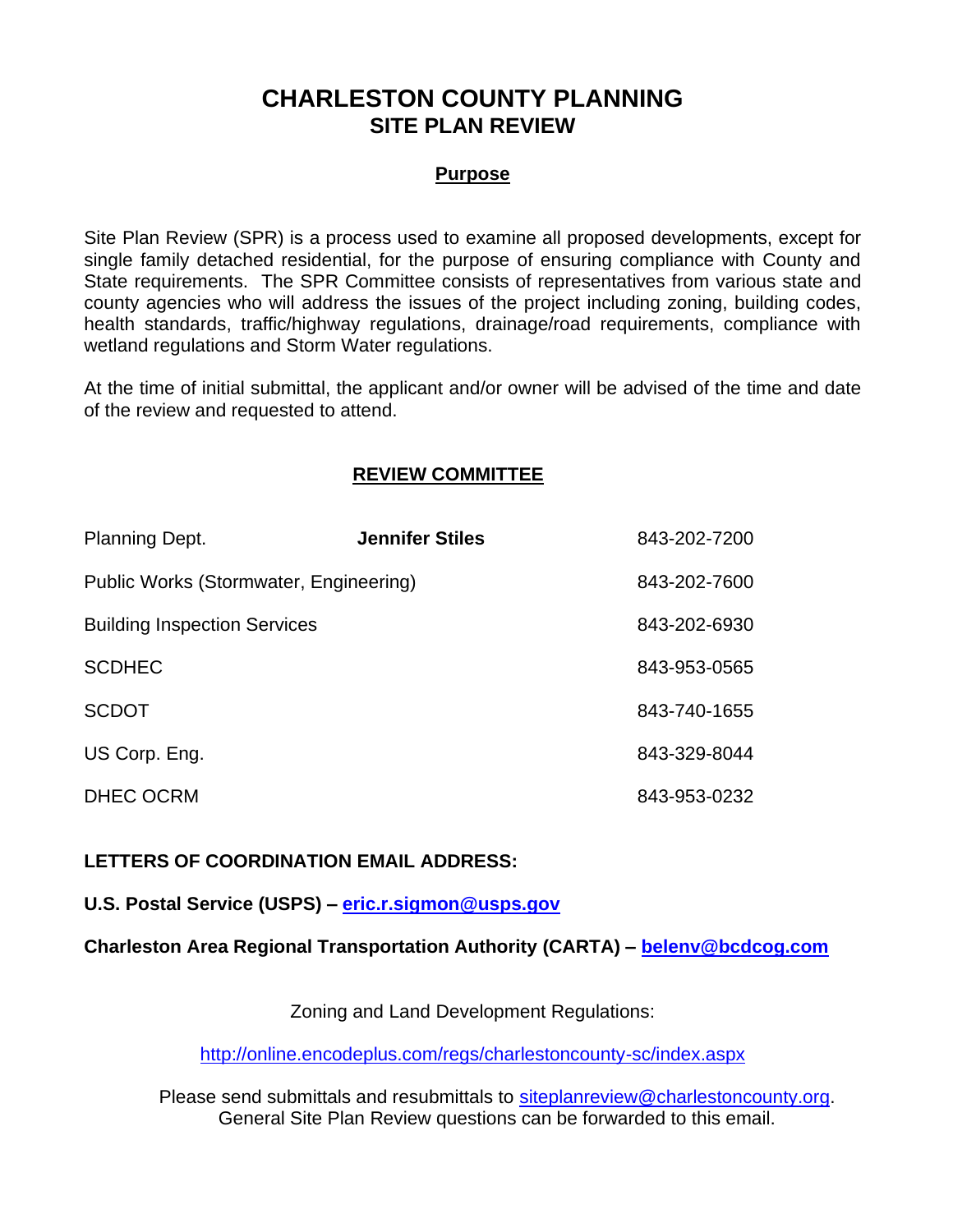The following information is provided for assistance with procedures and requirements necessary for Zoning & Planning during Site Plan Review. It does not include all regulations pertaining to every phase of development or other departments and agencies. The current Zoning and Land Development Regulations can be accessed at: http://online.encodeplus.com/regs/charlestoncounty-sc/index.aspx

## CHECKLIST FOR ZONING & PLANNING REVIEW

#### Dimensional Site Playout Plan (drawn to engineer's scale)

- $\Box$  North arrow and graphic scale
- $\Box$  Locate structure within setbacks / buffers.
- $\Box$  Indicate percentage of building cover.
- $\Box$  Indicate square footage of building / structure with breakdown of uses within, i.e. office, storage, display, etc.
- $\Box$  Indicate elevation of finished floor for building / structure.
- $\Box$  Indicate building / structure maximum height.
- $\Box$  One curb cut per 250 feet of lot frontage is allowed.
- $\Box$  Driveways / parking / loading areas should be dimensioned and paving material labeled. Show striping if paved, wheel stops if gravel.
- Minimum two-way driveway width of 20', 23' at parking areas, and 30' maximum drive width without median.
- Minimum number of parking spaces for use. Spaces in excess of 120% of required minimum are to be pervious.
- $\Box$  Indicate dumpster location, screening (6' minimum opaque fence / wall on all four sides), and construction details and elevations.
- $\Box$  Indicate location of mechanical equipment and screening, i.e. fence, wall, landscaping (see above).
- Shared Access Agreement, if applicable
- Shared Parking Agreement, if applicable
- Variance Required by the Board of Zoning Appeals

#### Landscape and Tree Retention Plan (drawn to engineer's scale)

| Identify all adjacent property Uses and Zoning District. |  |
|----------------------------------------------------------|--|
|----------------------------------------------------------|--|

- Show any existing or proposed overhead utilities.
- Provide a tree survey executed by a SC registered surveyor for the entire parcel plus 10' on adjacent parcels. Indicate all Grand trees and Protected trees.
- $\Box$  Indicate total number of trees existing prior to development, the number of trees to be removed, and the number of trees post-development. Minimum retention is 20 trees / acre or 160" DBH / acre.

#### Landscape and Tree Retention Plan (continued)

- Provide a Tree Protection barricade detail shown to canopy drip line or [1.5 feet x DBH]. Disturbance limits shall not impact more than 25% of the root system (beneath canopy drip line).
- Identify Right-of-way Buffers and indicate existing and proposed plant material. See Ordinance Section 9.5.4.A.
- □ Identify Land Use Buffers and indicate existing and proposed plant material. See Ordinance Section 9.5.4.A.
- $\Box$  Terminate parking lot bays with a tree island with a minimum size of 9' x 18'. There shall be no more than 10 spaces in a row without tree island separation. Tree islands shall have a canopy tree. See Ordinance Section  $9.5.3.B.$
- □ Parking / Loading / Vehicular Access Drive areas shall have an 8' wide landscaped buffer with a continuous hedge and one canopy tree per 50 linear feet. See Ordinance Section 9.5.3A.
- A Plant Schedule shall be provided that coordinates with plants identified on the Landscape Plan. The schedule shall note quantity, species, and size of the proposed plant material. See Ordinance Section 9.5.6.A.

| <b>Plant Type</b>         | <b>Minimum Size</b>            |  |
|---------------------------|--------------------------------|--|
| <b>Canopy Trees</b>       | 2 1/2" caliper & 12' height    |  |
| <b>Understory Trees</b>   | 8' height                      |  |
| Evergreen / Conifer Trees | 5' height                      |  |
| Shrubs                    | 3 gal. & 18"-24" ht. or spread |  |

At least 50% of required understory trees shall be evergreen. Any plant material that grows to an ultimate height of 18" shall be considered groundcover and cannot be used to fulfill any of the shrub requirements of the Ordinance.

- $\Box$  Identify bedlines indicating areas to be mulched and grassed. See Section 9.5.6.A.5.
- $\Box$  Identify foundation plant beds and landscaping. See Section 9.6.4.A.1.
- $\Box$  Variance required by the Board of Zoning Appeals.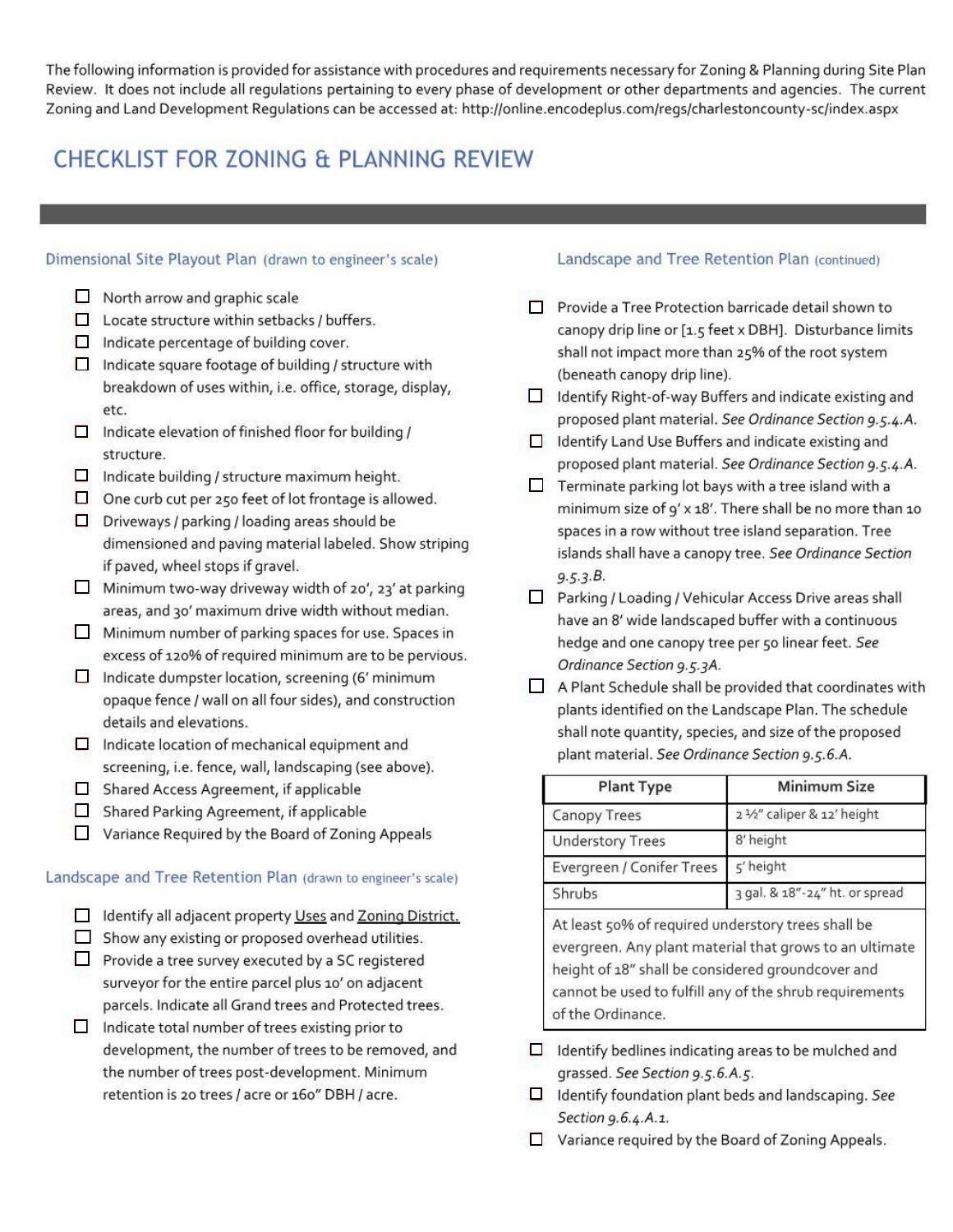## CHECKLIST FOR ZONING & PLANNING REVIEW

| Grading and Drainage Plan (drawn to engineer's scale)                                                      |
|------------------------------------------------------------------------------------------------------------|
| Show existing and proposed contours.                                                                       |
| Show finished spot elevations.                                                                             |
| Show storm water retention.                                                                                |
| Percentage of impervious area must be indicated.                                                           |
| Architecture, Signs, and Lighting                                                                          |
| No structures shall be symbolic in design for advertising                                                  |
| purposes.                                                                                                  |
| Structures shall have a uniform architectural theme.                                                       |
| Provide building elevation drawings for any proposed                                                       |
| structure. Elevations shall indicate exterior building                                                     |
| materials and details on the color scheme in compliance                                                    |
| with the Ordinance. Material samples may be                                                                |
| requested.                                                                                                 |
| Exterior walls with a vertical area exceeding 1,500 sf<br>shall require multi-dimensional features such as |
| canopies, fascia, and /or setbacks (minimum 3' offset).                                                    |
| Side and rear elevations                                                                                   |
| No unadorned concrete or bare metal finishes are                                                           |
| allowed.                                                                                                   |
| Indicate wall signage on Building Elevations.                                                              |
| Stand-alone signs must be located 5' off the right-of-                                                     |
| way and meet the requirements of the vision triangles.                                                     |
| A Site Lighting / Photometric Plan shall be provided by a                                                  |
| qualified engineer. Footcandle output should be                                                            |
| indicated throughout the site, and 10' beyond the                                                          |
| property boundaries, with no more than 0.5 footcandles                                                     |
| spilling onto adjacent residential properties and public                                                   |
| right-of-ways.                                                                                             |
| Light fixture details shall be provided and indicate a                                                     |
| concealed (indirect) light source.                                                                         |